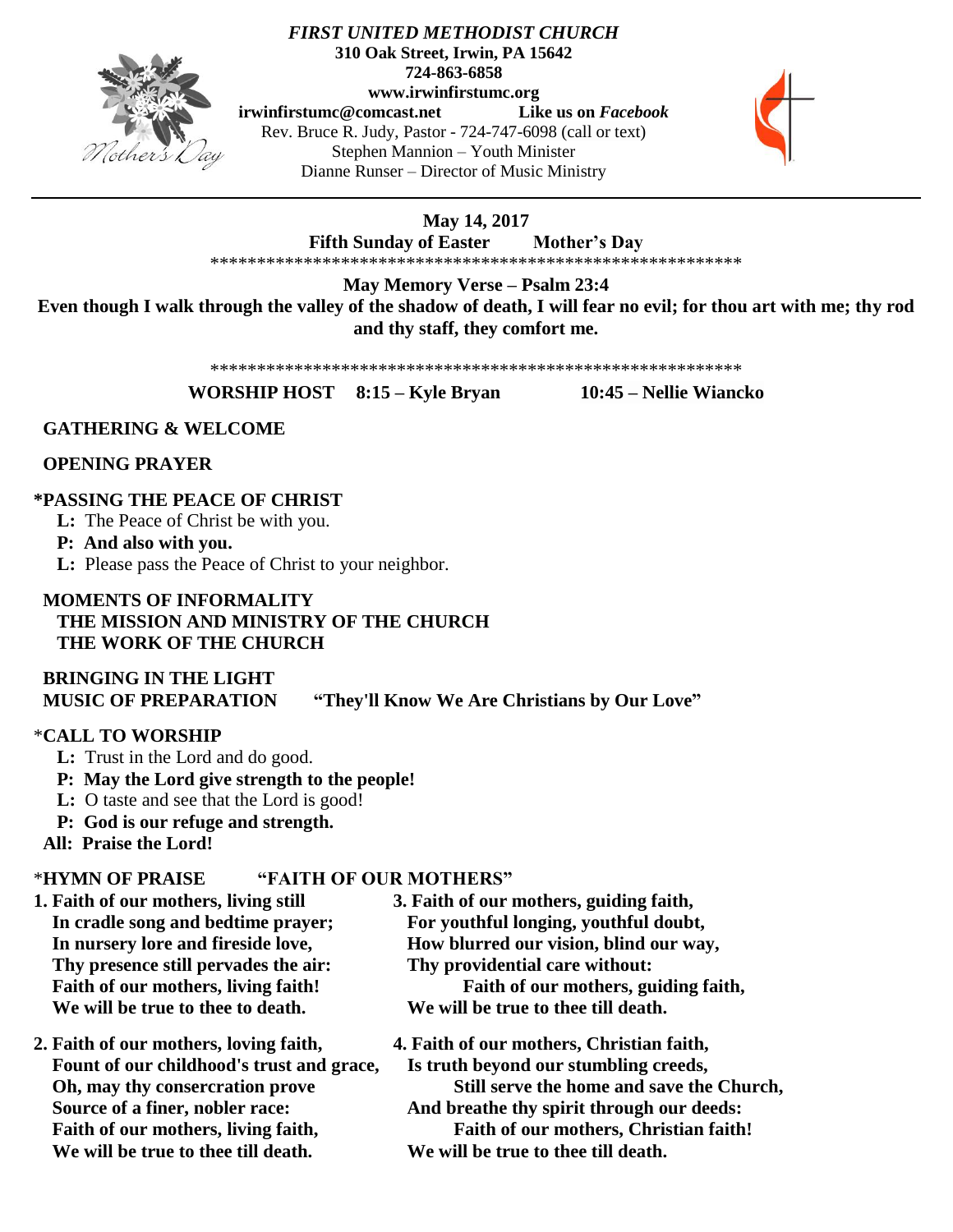#### **CHILDREN'S MOMENTS No. 2233 "This Is Where Children Belong"** *(Our Children's Collection this morning will be given to Blackburn Center. Please see the announcements for more details.)*

#### **RECOGNITION OF MOTHERS**

 **ANTHEM 8:15 "Far Above Riches" - Connie Bickerstaff 10:45 "The Fruit of the Spirit" - SonShiners**

 **WORD OF GOD 1 Peter 2:2-10**

 **PRESENTATION OF GOD'S TITHES AND OUR OFFERINGS**

 **OFFERTORY "When There's Love at Home"** 

**\*DOXOLOGY No. 2026 (TFWS)** "Halle, Halle, Halleluja!" Halle, Halle, Halleluja! (3 times) Halleluja! Halleluja!

#### **\*PRAYER OF DEDICATION AND THANKS**

**\*HYMN No. 2188 "Family Prayer Song"**

 **JOYS AND CONCERNS For our joys we say: "Praise the Lord" For our concerns we say: "Lord, hear our prayers."**

#### **PASTORAL PRYER & THE LORD'S PRAYER**

 **Our Father who art in heaven, hallowed be thy name, thy kingdom come, thy will be done on earth as it is in heaven. Give us this day our daily bread; and forgive us our trespasses as we forgive those who trespass against us. And lead us not into temptation, but deliver us from evil, for thine is the kingdom, and the power and the glory forever. AMEN.**

**\*SERMON SCRIPTURE John 14:8-14**

 **SERMON "We Are a Royal Priesthood"**

\***HYMN OF PARTING No. 370 "Victory in Jesus"**

**\*BENEDICTION**

**\*MUSIC OF PARTING "Procession of the Priests"**

\***Those who are able, please stand**.

*The service is under the control of the Holy Spirit. The altar rail is always open.*

\*\*\*\*\*\*\*\*\*\*\*\*\*\*\*\*\*\*\*\*\*\*\*\*\*\*\*\*\*\*\*\*\*\*\*\*\*\*\*\*\*\*\*\*\*\*\*\*\*\*\*\*\*\*\*\*\*\*\*\*\*\*\*\*\*\*\*\*\*\*\*\*\*\*\*\*

**ATTENDANCE LAST WEEK Saturday: 24 Sunday: 8:15 - 57 10:45 – 72**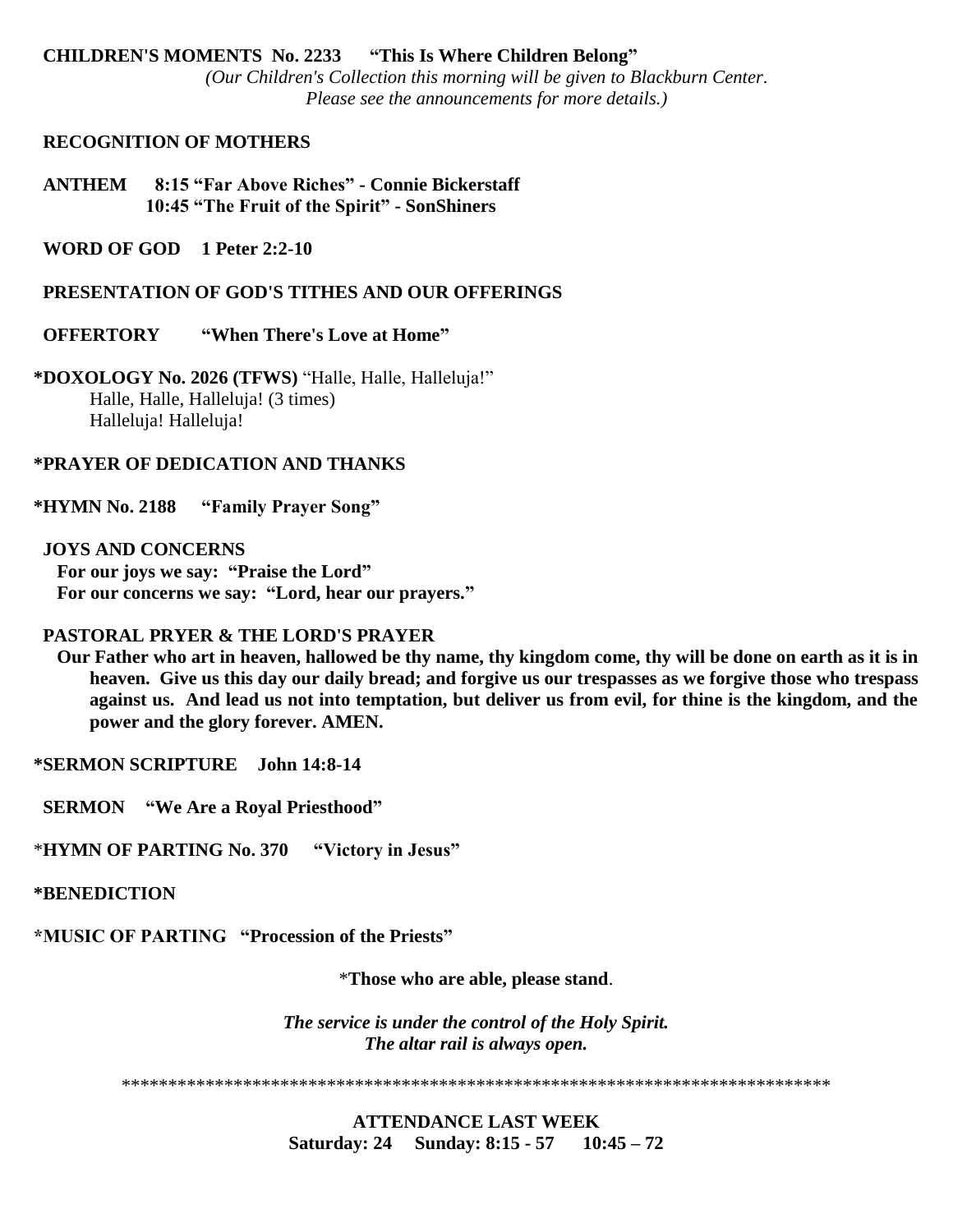#### **SERVING YOU TODAY**

**GREETERS:**  $8:15 - Bob & Alice Hubert$ 

 $10:45$  – Ethel Rosenburg & Lee Stewart

**USHERS TEAMS:** 8:15 - Men's Group

10:45 - Joel Frye/Bill Hawley

**SOUND TEAM:** 8:15 – Jason Kirsch & Fritz Runser

10:45 Penny Brant & Josh Burger

**NURSERY:** Our Nursery (birth through age 5) is open during the 10:45 worship service. The attendents today will be Stephanie Blissman & Lindsay Smith. In the event that there is no attendent in the nursery, parents are still welcome to use the nursery however they must stay with their children.

**ALTAR FLOWERS:** The Altar flowers today are presented in honor of Mother's Day.

#### THIS WEEK AT OUR CHURCH

Office - 8:00 AM – 1:00 PM Monday thru Thursday; 8:00 AM – Noon on Friday Pastor Bruce - 10:00 AM - 1:00 PM Tuesday, Wednesday & Thursday

724-747-6098 (call or text) or email at preacherptl@gmail.com

Please feel free to contact Pastor Bruce if you are in need of a pastoral visit.

Today, Sunday, May 14 **Mother's Day** 8:00 Prayer 8:15 Worship Service 9:30 Sunday School 10:45 Worship Service

Tuesday, May 16 6:15 TOPS 7:30 NA

**Wednesday, May 17** 1:00 Bible Study 6:00 Depression & Anxiety Support Group 7:00 Youth Group 7:00 Women's Book Study 7:00 UM Men

Thursday, May 18  $6:30<sub>NA</sub>$ 7:00 "Crazy Love" Study Group

Friday, May 19 Gym in use

#### Saturday, May 20 Gym in use

6:00 Contemporary Worship Service 7:00 Christian Singles Group

**Next Sunday, May 21** "Coffee Hour" after each service 8:00 Prayer 8:15 Worship Service 9:30 Sunday School 10:45 Worship Service

**NEWSLETTER ARTICLES:** All articles for the June Newsletter are due in the office by Monday, May 22<sup>nd</sup>. Please email your articles to fumc.jeanne.secrep@comcast.net or leave a hardcopy of your article in the church office. Articles not received by May  $22<sup>nd</sup>$  will be printed in the July/August Newsletter.

## **ANNOUNCEMENTS**

**CHILDREN'S COLLECTIONS:** The Children's Collections this week will be given to Blackburn Center for use in assisting abused women & children in our area. Blackburn Center advocates for the rights of all individuals to live free from domestic and sexual violence in their homes and communities by eliminating the root causes of this violence and providing for the well-being and safety of survivors/victims.

> *Work Trip*: 4/30 - \$125.50  $5/7 - $210.00$

**THE HAPPY METHODIST GROUP** will meet for lunch at Rodney's Restaurant on Monday, June 5<sup>th</sup> at 12:00 noon. If you have any questions about the lunch, or the Happy Methodist group, please contact Shirley McCune at 724-527-2497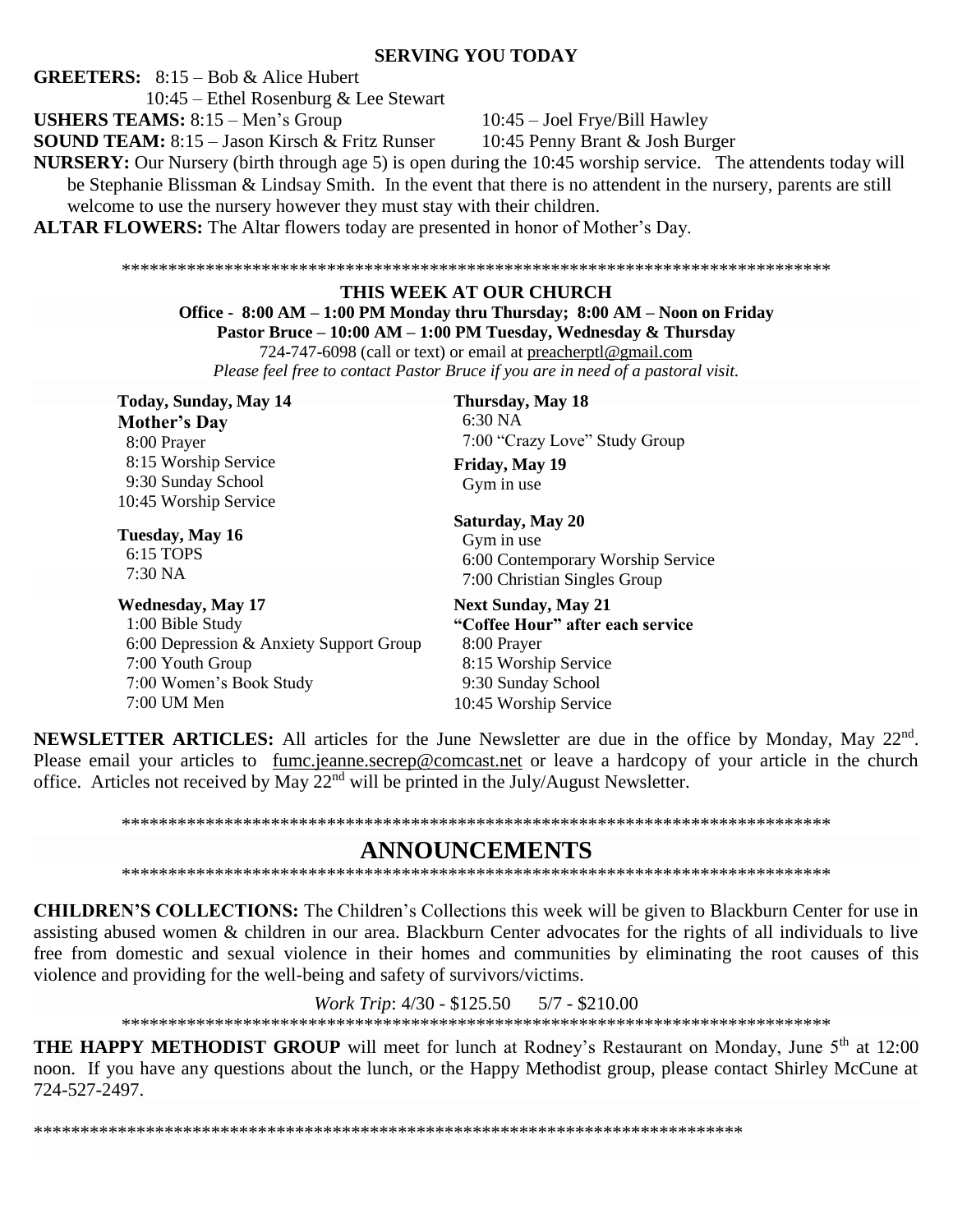

Camp Fundraiser Hoagie Sale - Today is the last day to order hoagies for the May hoagie sale. Order forms can be found on the table in the narthex. This will be the last sale to designate a camper's name on the top of the form since some camps start in June. The cost is \$6.50 and cash/checks (payable to First UM) are due on May 21st when hoagies will be available following both services. Thank you for supporting

our campers! If your child has not registered for a camp, it is not too late! Pick up a brochure and return the registration form to our church office. Questions contact Laurie Saporito, Camp Steward at 724-864-5649 or cts72@hotmail.com

#### RICK SIMMS MEMORIAL WORK TRIP

This year we will be helping the Andrake family by building a bedroom addition and porch onto her existing mobile home. Janet is a single mother with an 8 year old son, Alex. She just received custody of her 16 year old nephew, Isaiah. The room will be for her nephew, Isaiah. As in the past, we would like to provide some small gifts for the children. If you would like to help in this endeavor, a basket is in the narthex under our poster.

The boys sizes are: Isaiah - men's medium; 34 X 30-32 pants

Alex-boy's 8-10 or boys large shirts

They don't play any sports but both enjoy football and WVU.

We are still in need of a dresser or chest and a free standing shelf unit for the room if anyone can help. Please contact us by phone or email. Jack Osterman  $724-863-2796$  or nametsoip@gmail.com



Graduation Sunday will be June 4, 2017. This is the day that we, as a church family, recognize those who are graduating. If you are graduating, or know of someone who is graduating, please let us know by submitting the information to the church office in writing or by email at fume jeanne.secrep@comcast.net

We need the following info:

High School Students – The school you are graduating from & your future plans, such as the college/school you plan to attend and what you will major in, or your employment plans.

College Students – The school you are graduating from, the degree you have earned, and your future plans.

All information should be received in the office by Sunday, May 21<sup>st</sup>.

**THE UNITED METHODIST MEN** will have their monthly meeting on Wednesday, May  $17<sup>th</sup>$  at 7:00 PM. They will begin a study on "The Names of God." All men of the church are invited to attend.

**Community News...The Community Women's Club of Level Green is once again sponsoring its annual Safety Town** Program on June 12-16 at the Level Green Presbyterian Church from 9:00 to 11:30 AM. Children who are entering kindergarten for the 2017-2018 school year are eligible to attend. The Safety Town program is designed to teach basic safety measures, tips and awareness lessons that will keep children safe. Key topics include fire safety, school bus safety, poison awareness, stranger danger, and bike/scooter/skateboard safety. Visits will be made by Penn Township Police Department, Penn Township Ambulance, Level Green Volunteer Fire Department and First Student Bus Company. Children will also be introduced to "the Town" and will have an opportunity to learn about street safety as they drive big wheels or bikes with training wheels through the Town each day. Personal bike helmets are required. Through the week children are taught their full name, address, telephone number for use in emergency situations. In addition, the children will enjoy crafts, snacks, songs, workbooks and new friendships daily.

The cost is \$50 for the week and the registration deadline is Monday, May 15th. You do not have to live in the Penn Trafford District to attend this. Space is limited to 45 students (3 classes of 15). The Women's Club has sponsored this program for over 30 years because we believe in educating our children to develop a safe community. To register, or if you have any questions, contact Laurie Saporito at 724-864-5649.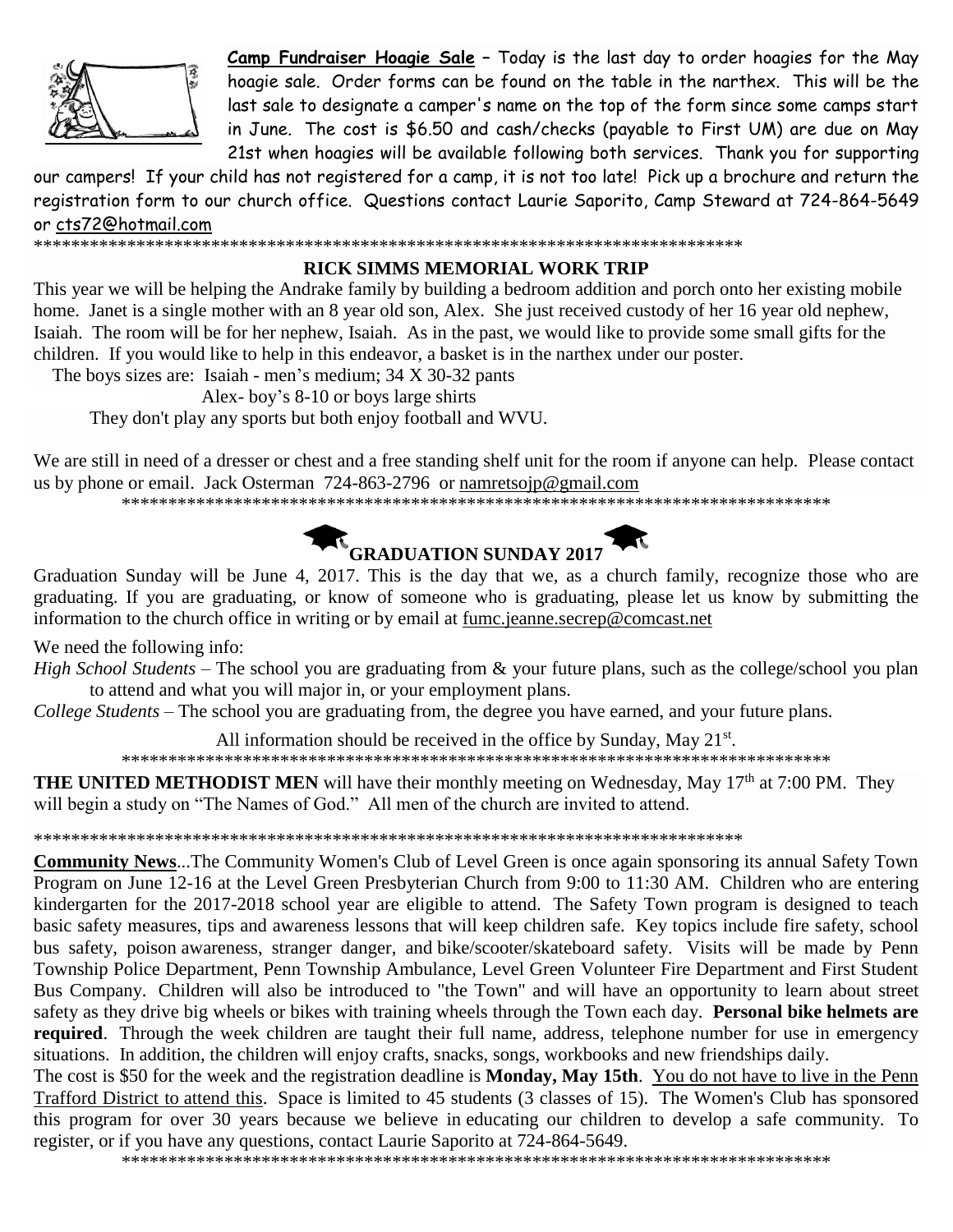

# **ATTENTION:**



# **PARENTS AND CHILDREN FROM TODDLER TO HIGH SCHOOL**



http://www.clipartkid.com

There will be 3 Sunday School classes during the summer months - June  $18^\text{th}$ , July  $16^\text{th}$ , and August 20 $^\text{th}$ . Each class will have a short lesson by Pastor Bruce and a snack.



http://www.clipartkid.com

On June 18<sup>th</sup> and July 16<sup>th</sup> there will be a craft and on August 20<sup>th</sup> there will be face painting and making animal balloons.



PLEASE PLAN TO ATTEND and make our Summer Sunday School a success!

Anyone interested in helping should contact Ethel Rosenburg (724-864-3833) or Pastor Bruce (724-747-6098.) \*\*\*\*\*\*\*\*\*\*\*\*\*\*\*\*\*\*\*\*\*\*\*\*\*\*\*\*\*\*\*\*\*\*\*\*\*\*\*\*\*\*\*\*\*\*\*\*\*\*\*\*\*\*\*\*\*\*\*\*\*\*\*\*\*\*\*\*\*\*\*\*\*\*\*\*



# **BARN PARTY!**

Mark your calendars for Friday, June 2nd in the evening for a beginning of summer barn party!

Activities will include eating, dancing/listening to a DJ, an organized food fight, bonfire, corn hole, and more! *This event will be free and open to anyone in middle school or high school.* Kick off the beginning of summer right, and PLEASE BRING FRIENDS! This is designed to be an outreach event.

**Adult Volunteers are needed! Please contact Stephen at 412-610-3289 or [pastormannion@gmail.com](mailto:pastormannion@gmail.com) if you can help.**

\*\*\*\*\* And don't forget Fish and Chips (youth group) Wednesday at 7:00pm! \*\*\*\*\* \*\*\*\*\*\*\*\*\*\*\*\*\*\*\*\*\*\*\*\*\*\*\*\*\*\*\*\*\*\*\*\*\*\*\*\*\*\*\*\*\*\*\*\*\*\*\*\*\*\*\*\*\*\*\*\*\*\*\*\*\*\*\*\*\*\*\*\*\*\*\*\*\*\*\*\*



### **THERE IS A NEW MINISTRY HERE AT IRWIN FUMC "Stitch in Faith Ministry"**

**Meeting Place**: the Upper Room off the balcony

(previously the District Superintendent's office)

**Dates**: Wednesday, June  $7^{\text{th}}$  from  $10:00 - 11:00$  AM

Wednesday, June  $21<sup>st</sup>$  from  $7:00 - 8:00$  PM

**Ministry**: We will be learning how to make prayer quilts.

**What to Bring**: Yourself and the desire to learn how to quilt. No experience is required. We would love for all who are able to come and join the fun!

**Quilting Instructor**: Mary Reed (724-864-5376)

**Direct questions to**: Mary Reed or Cindi Painter (724-446-0224)

\*\*\*\*\*\*\*\*\*\*\*\*\*\*\*\*\*\*\*\*\*\*\*\*\*\*\*\*\*\*\*\*\*\*\*\*\*\*\*\*\*\*\*\*\*\*\*\*\*\*\*\*\*\*\*\*\*\*\*\*\*\*\*\*\*\*\*\*\*\*\*\*\*\*\*\*